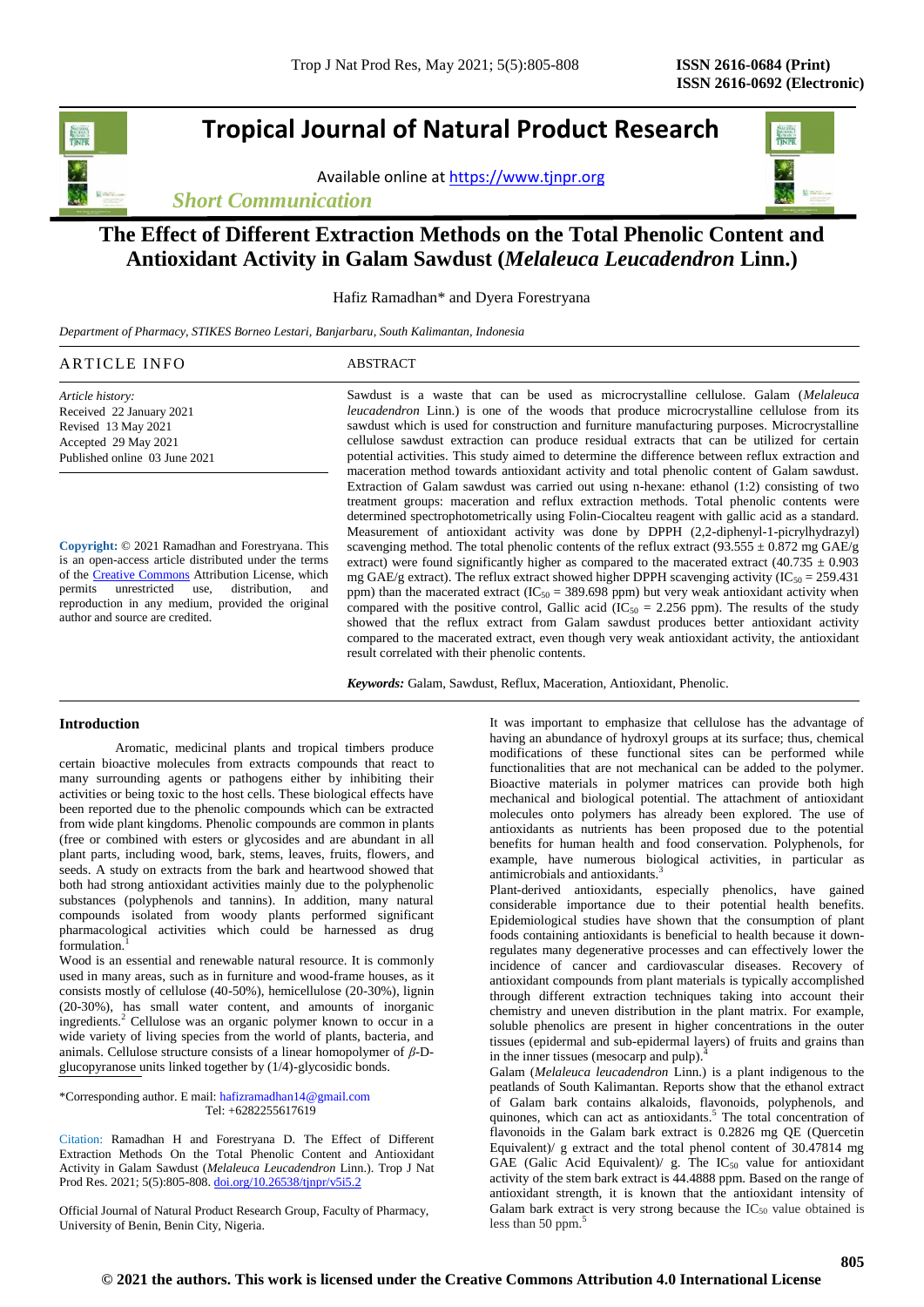Sawdust is a waste from wood that can be used as microcrystalline cellulose.2,6 Galam is one of the Myrtaceae family woods that produce microcrystalline cellulose from its sawdust which is used for construction and furniture manufacturing purposes. Microcrystalline cellulose is a derivative of cellulose which can also be used as additives in pharmaceutical, food, cosmetics, and other industries.<sup>7</sup> Microcrystalline cellulose sawdust extraction can produce residual extracts that can be utilized for certain potential activities because several studies showed the stems of many Myrtaceae families possess strong chemical and biological properties due to their components, some of which have useful medicinal properties such as antioxidant bioactivity. Galam sawdust extract may provide potential alternatives to antioxidant agents because it constitutes a rich source of bioactive chemicals.<sup>8</sup> This research is a preliminary study to compare the phenolic contents and antioxidant activity between the reflux and maceration methods of extraction.

## **Materials and Methods**

#### *Chemicals and instruments*

Analytical grade reagents and solvents such as 2,2-diphenyl-1 picrylhydrazyl (DPPH), Folin–Ciocalteu reagent, along with sodium carbonate, ferric chloride (FeCl<sub>3</sub>), n-hexane, and ethanol were obtained from Merck KGaA (Germany), except standard Gallic acid, which was obtained from Sigma Aldrich Co (Germany). All spectrophotometric measurements were made with a PG Instruments-T60 UV-Vis spectrophotometer.

#### *Collection and extraction of plant material*

Galam sawdusts were obtained from Liang Anggang, Banjarbaru, South Kalimantan on February  $5<sup>th</sup>$ , 2019. Specimens of the plant were identified in the Basic Laboratory, Faculty of Mathematics and Natural Sciences *(FMIPA),* Lambung Mangkurat University as *Melaleuca leucadendron* Linn. Two types of extraction methods were utilized to find the best extraction method. Galam sawdust was extracted with n-hexane: ethanol (1:2) consisting of two treatment methods: maceration and reflux extraction methods.<sup>7</sup> Extraction using the reflux method was carried out using 500 g of dry pulverized Galam wood for 6 hours at a steady-state above. Another 500 g of dry pulverized Galam was macerated with 2 L of the solvent mixture for five days at room temperature.<sup>9</sup>

#### *Phytochemical screening for phenolics*

The extracts were tested for the presence of phenolic compounds with ferric chloride as reported by Roghini and Vijayalakshmi.<sup>10</sup>

#### *Total phenolic content assay*

Total phenolic content (TPC) was determined using a colorimetric assay (Folin-Ciocalteu reagent) along with analytical grade gallic acid as the standard. TPC was ascertained as mg of Gallic acid equivalent per gram of dry extract by using the calibration curve. Briefly, 0.6 mL of each crude extract (in ethanol solvent) were mixed with 1 mL of Folin Ciocalteau's phenol reagent (previously diluted with water 1:10). After 5 min, 2 mL of 10% sodium carbonate  $(Na_2CO_3)$  was added to the reaction mixture and allowed to stand in the dark for 70 min. The absorbance was measured at 734 nm, and TPC was obtained from a calibration curve using gallic acid (5-25 ppm) as a standard reference. Estimation of TPC was carried out in triplicate. The results were expressed as mean values  $\pm$  standard deviations and expressed as mg gallic acid per g samples. All procedures were carefully carried out with minimum exposure to light.<sup>11</sup>

## *DPPH free radical scavenging assay*

The quantitative antioxidant activity using DPPH assay for the two Galam sawdust extracts was carefully carried out at concentrations of 150, 200, 250, 300, and 350 ppm in 96% ethanol. Gallic acid standards were also made into concentrations of 1, 2, 3, 4, and 5 ppm. One mL of DPPH (0.4 mm) solution was added to each of the 4 mL sample solutions and placed in a dark room for 30 minutes after which the absorbance was measured at wavelength of 516 nm. The

percentage inhibition of DPPH was calculated.<sup>12</sup> The results were expressed in terms of  $IC_{50}$  value (ppm).<sup>13</sup>

#### *Statistical analysis*

Each experiment was conducted in triplicate. Data were expressed as mean ± standard deviation. Statistical analysis was carried out using statistical package for social sciences (SPSS) version 18.0 software for Windows. Data analysis was carried out by comparing extraction methods using the Independent t-test method on the TPC and IC<sub>50</sub> value. Statistical significance was evaluated at the significance level of  $p \le 0.05$ .

### **Results and Discussion**

#### *Extraction and phenolic identification*

Galam sawdust was extracted sequentially by two methods, namely maceration, and reflux, using n-hexane and ethanol solvents at a ratio of 2: 1. Hexane: ethanol mixture has been used to remove wax from Galam wood.<sup>14</sup> The results showed that the yield of Galam extract using the maceration method was 0.27%, while for the reflux method, the yield was 0.55%.

#### *Total phenolic content*

The antioxidant activity of plants is often attributed to the phenolic compounds; therefore, the phenol content of the Galam sawdust extracts has been determined. The phytochemical screening of phenol in both groups of Galam sawdust extracts using ferric chloride reaction showed the presence of phenolic compounds. Determination of total phenol content was carried out by the Follin-Ciocalteu method at wavelengths 734 nm. The result is shown in Table 1.

The total phenolic content was expressed as percent w/w gallic acid equivalent (% w/w GAE). The phenolic compound level of the extract were measured using calibration curves of gallic acid  $y = 0.0195x +$ 0,3169,  $R^2 = 0.9935$ . As can be seen in Table I, the highest phenolic content was present in the reflux extract. The TPC of the reflux extract group (93.555  $\pm$  0.872 mg GAE/g extract) was found significantly higher as compared to the maceration extract group  $(40.735 \pm 0.903)$ mg GAE/g extract). The difference between both extraction results could be caused by temperature. The higher the phenol content in the extract, the higher the contribution to the antioxidant activity of the extract.<sup>15</sup> The extract obtained from the reflux method gave a greater amount of extract than the maceration method, and it was comparable to higher levels of the phenolic content of the reflux extract. These results also show a better value than ethanol extract of Galam skin bark which showed the TPC of 30.478 mg  $GAE/g$  extract<sup>5</sup>, but the leaves and fruits extract of Galam gave much higher TPC.<sup>16</sup>

The reflux is a hot extraction, and heating can increase the amount of extracted compounds.<sup>17</sup> Apart from these factors, the extraction time can also affect the phenol content of the extract. The phenol content in the maceration extraction method was low because the extraction time was very long. In this study, the maceration process was carried out for five days. According to previous research,<sup>18</sup> after 8 hours of extraction, the system has already gained the maximum total phenolic content, yet the phenolic content slightly decreased afterward. The diffusion rate of phenolic compounds from the surface of solid to solvent is equal to the diffusion rate from solvent to solid surface so that the concentration of the phenolic compound in a solvent is at equilibrium. Consequently, further maceration time after 8 hours should be stable. This is likely due to the addition of solvent volume at each sampling, which leads to the dilution of the total maximum phenolic content in the extract leading to a decrease in phenolic levels.

## *DPPH scavenging activity of galam sawdust extracts*

In the present research, antioxidant activities by the DPPH method were represented by  $IC_{50}$  of DPPH.  $IC_{50}$  means the concentration that can scavenge 50% of DPPH free radical.  $IC_{50}$  of DPPH can be calculated using the linear regression equation of the calibration curve of the sample. For calculating  $IC_{50}$  of DPPH, many concentrations of extract were used, and this showed a linear decrease in absorbance of DPPH. After determining the linear regression equation, the value of IC<sup>50</sup> of DPPH scavenging activity was calculated in addition to that of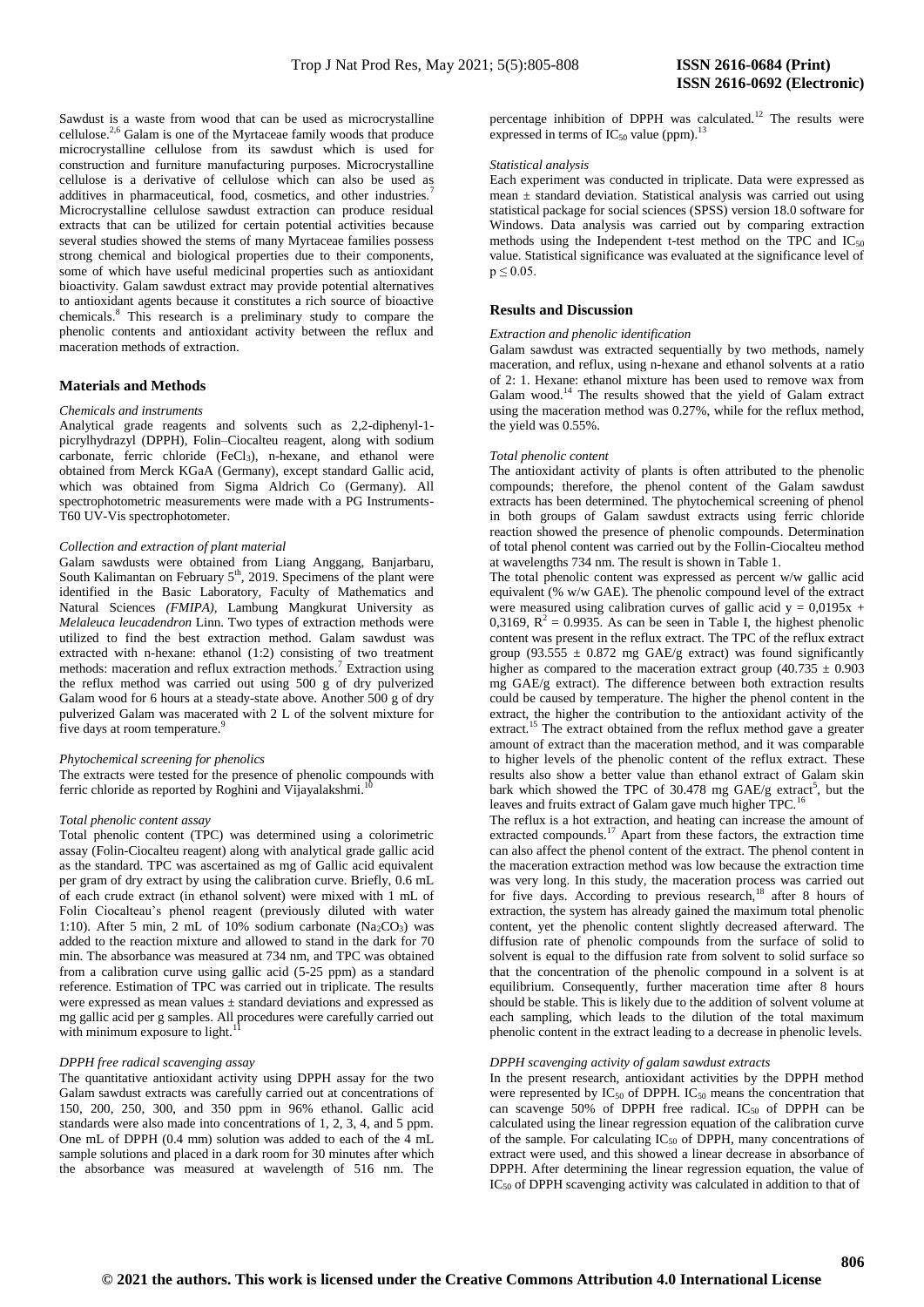**Table 1:** Yield, phenolic identification, and TPC of Galam sawdust extracts

|                    | $\frac{0}{0}$ | Ferric            | <b>TPC</b>           |
|--------------------|---------------|-------------------|----------------------|
| <b>Sample</b>      |               |                   |                      |
|                    | Yield         | chloride reaction | $(mg \text{ GAE/g})$ |
| Maceration extract | 0.27          |                   | $40.735 + 0.903$     |
| group(MEG)         |               | $^{+}$            |                      |
| Reflux extract     | 0.55          | $^{+}$            | $93.555 \pm 0.872$   |
| group (REG)        |               |                   |                      |

Values of TPC are expressed as mean  $\pm$  standard deviation (SD) (n = 3)

**Table 2:** The DPPH scavenging activity test result of gallic acid, MEG, and REG

| <b>Sample</b>      | <b>Concentration</b> | % of Inhibition    | $IC_{50}$ |
|--------------------|----------------------|--------------------|-----------|
|                    | (ppm)                | $\pm$ SD           | (ppm)     |
|                    | 1                    | $34.695 \pm 4.851$ |           |
|                    | $\overline{c}$       | $45.657 + 0.111$   |           |
| Gallic acid        | 3                    | $57.201 \pm 1.053$ | 2.256     |
|                    | 4                    | $74.612 + 1.524$   |           |
|                    | 5                    | $89.065 + 0.910$   |           |
|                    | 150                  | $24.425 \pm 0.571$ |           |
| Maceration extract | 200                  | $28.953 \pm 1.559$ |           |
|                    | 250                  | $34.960 \pm 0.989$ | 389.698   |
| group(MEG)         | 300                  | $39.866 + 1.640$   |           |
|                    | 350                  | $46.065 + 0.340$   |           |
|                    | 150                  | $35.793 \pm 0.511$ |           |
| Reflux             | 200                  | $41.922 + 1.055$   |           |
| extract            | 250                  | $47.884 \pm 0.730$ | 259.431   |
| group (REG)        | 300                  | $56.981 + 0.227$   |           |
|                    | 350                  | $61.247 \pm 1.579$ |           |

Values are mean  $\pm$  standard deviation (SD) of triplicate analyses; IC<sub>50</sub> = inhibitory concentration at which 50% radicals are scavenged.

gallic acid, the standard antioxidant used in this study (Table 2). Based on the explanation above, it can be seen that the percentage of DPPH scavenging activities does not represent the real antioxidant activity; the real antioxidant activity is revealed by the  $IC_{50}$  value of DPPH.<sup>19</sup> Based on the  $IC_{50}$  of Galam extract as shown in Table 2. The reflux extract showed higher DPPH scavenging activity (IC<sub>50</sub> = 259.431) ppm) than the macerated extract ( $IC_{50} = 389.698$  ppm), but very weak antioxidant activity when compared with the positive control; gallic acid (IC<sub>50</sub> = 2,256 ppm). The higher antioxidant activity in the reflux extract is directly related to their content of phenolic compounds. The results showed that both the extraction yield, phenolic content, and antioxidant activity of extracts were strongly dependent on the solvent and extraction methods.

The extract with the higher TPC value usually showed a higher  $IC_{50}$ value of DPPH radical scavenging activity. <sup>20</sup> Wardhani *et al*. stated that the Galam fruits ethanol extract has very strong antioxidant activity with  $IC_{50}$  of 37.3752 ppm; meanwhile, the Galam leaves ethanol extract has strong antioxidant activity ( $IC_{50} = 56.4906$  ppm), and it is correlated with their high TPC value.<sup>16</sup> According to the results, the MEG and REG of Galam sawdust have shown the lowest DPPH scavenging activity compared to the fruits, leaves, and skin bark ethanol extract  $(IC_{50} = 44.4888$  ppm).<sup>5,16</sup> However, this study gave a better  $IC_{50}$  of antioxidant activity than essential oils from

*Melaleuca leucadendron* Linn. leaves.<sup>8</sup> Comprehensive analyses in Melaleuca species showed that the DPPH radical scavenging capacity of *M. bracteata*, <sup>20</sup> *M. diosmifolia*, <sup>21</sup> *M. alternifolia*, <sup>22</sup> and *M. cajuputi*<sup>23</sup> are better than the sawdust of Galam (*M. leucadendron* Linn.), but the TPC of Galam sawdust showed higher value than the bark of *M. diosmifolia* (39.0 mg GAE/g dry weight).<sup>21</sup>

The results of the t-test showed that there is a significant difference in TPC and DPPH radical scavenging activity using maceration and reflux methods ( $p < 0.05$ ). The results indicated that high TPC value and antioxidant capacity are associated with high-temperature extraction methods. The amount of the antioxidant components that can be extracted from plant material is mainly affected by the strength of the extraction procedure, which may probably vary from sample to sample. Amongst other contributing factors, the efficiency of the extracting solvent to dissolve endogenous compounds might also be very important. For the effectiveness of the extracting technique, the results showed that yields of the extract were better when extraction was done under reflux, regardless of the plant material and solvent used. This indicates that hot solvent systems under reflux state are more efficient for the recovery of antioxidant components, thus offering higher extract yields. 24

#### **Conclusion**

The total phenolic contents of the extracts are affected by the extraction methods and operating conditions utilized. Reflux extraction gave the extract a better  $IC_{50}$  of antioxidant activity and a higher TPC. The results of the study showed that the reflux extraction of Galam sawdust produces higher antioxidant activity compared to the maceration method, even though both have very weak antioxidant activity compared to gallic acid. The results correlated with their phenolic contents.

## **Conflict of Interest**

The authors declare no conflicts of interest.

## **Authors Declaration**

The authors hereby declare that the work presented in this article is original and that any liability for claims relating to the content of this article will be borne by them.

## **Acknowledgments**

The authors would like to acknowledge STIKES Borneo Lestari for providing the laboratory facility.

#### **References**

- 1. Kadir R and Hale MD. Antioxidant potential and content of phenolic compounds in extracts of twelve selected Malaysian commercial wood species. Eur J Wood Prod. 2017; 75(4):615-622.
- 2. Ekhuemelo DO, Ekhuemelo C, Tembe ET. Antibacterial activities of sawdust and stem bark of sasswood tree (*Erythrophleum suaveolens*, guill. & perr. Brenan, 1917) extracts against selected wood bacteria. Nig J Biotechnol. 2019; 36(2):52-61.
- 3. Criado P, Fraschini C, Salmieri S, Becher D, Safrany A, Lacroix, M. Evaluation of antioxidant cellulose nanocrystals and applications in gellan gum films. Ind Biotechnol. 2015; 11(1):59-68.
- 4. Sultana B, Anwar F, Ashraf M. Effect of extraction solvent/technique on the antioxidant activity of selected medicinal plant extracts. Molecules. 2009; 14(6):2167- 2180
- 5. Wardhani RRAAK, Akhyar O, Prasiska E. Analisis skrining fitokimia, kadar total fenol-flavonoid dan aktivitas antioksidan ekstrak etanol kulit kayu tanaman